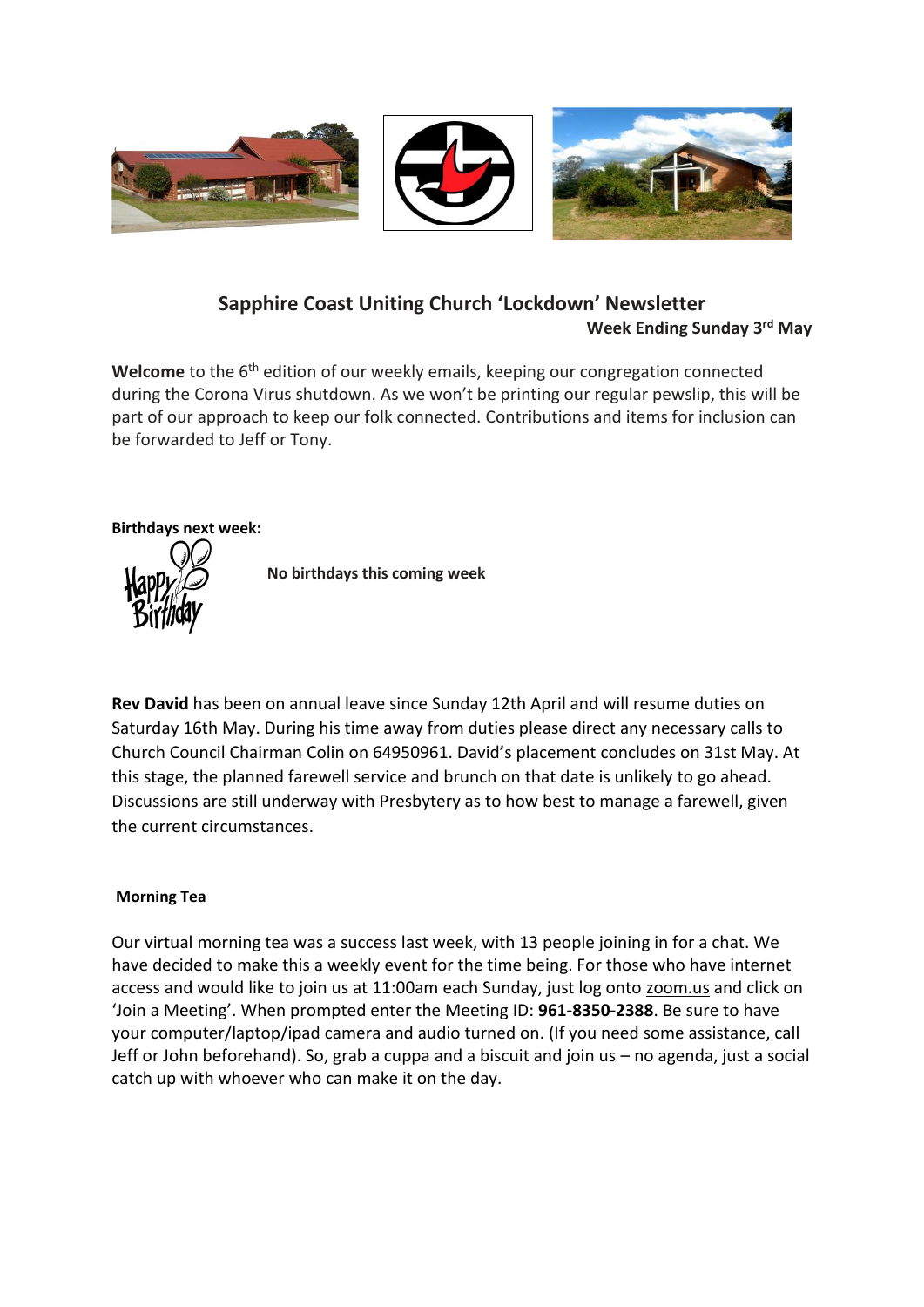# **Recently added Resources from Presbytery**

**Here is a collection of links that might be helpful in our current circumstances:** Darren Wright suggests an article that challenges us as church [https://tammytolman.blogspot.com/2020/04/the-church-is-calibrated-for-world-that.html](https://unitingchurch.us7.list-manage.com/track/click?u=8b13db725cf3e4b308fa1fd5a&id=26948c0d91&e=a6634b5374) Elizabeth Raine has reflected on Anzac Day [https://www.insights.uca.org.au/category/features/belief-matters/](https://unitingchurch.us7.list-manage.com/track/click?u=8b13db725cf3e4b308fa1fd5a&id=13acab8e90&e=a6634b5374) Here's an article from the UK with a provocative title, on the worship—service tension [https://www.churchtimes.co.uk/articles/2020/24-april/comment/opinion/youtube](https://unitingchurch.us7.list-manage.com/track/click?u=8b13db725cf3e4b308fa1fd5a&id=01e4f65fb7&e=a6634b5374)[sermons-will-not-feed-the-hungry](https://unitingchurch.us7.list-manage.com/track/click?u=8b13db725cf3e4b308fa1fd5a&id=01e4f65fb7&e=a6634b5374) Graham Perry (Sydney Central Coast Presbytery) offers this longer and rather technical discussion of on "virtual communion" [https://grahampez.wordpress.com/2020/04/22/holding-the-body-at-arms-length/](https://unitingchurch.us7.list-manage.com/track/click?u=8b13db725cf3e4b308fa1fd5a&id=10f120ab0a&e=a6634b5374)

Pilgrim Church in Adelaide has a collection of different "versions" of Psalm 23, which is set in the lectionary this coming Sunday

[https://pilgrimwr.unitingchurch.org.au/?p=874](https://unitingchurch.us7.list-manage.com/track/click?u=8b13db725cf3e4b308fa1fd5a&id=c4032b8a9a&e=a6634b5374)

# **Lectionary readings this week:**

Acts 2: 42-47

1 Peter 2: 19-25



John 10: 1-10

# *Fourth Sunday of Easter (May 3, 2020)*

Today we experience **Jesus as the Good Shepherd.** He invites us to hear His voice so that we "might have life and have it in abundance." St. Francis de Sales notes:

Our Good Shepherd gathers us all around Himself to keep us always under His protection. He tenderly nourishes us with His love. So loving is God's hand as it handles our heart, bringing it strength without depriving us of freedom. Those who hear well His voice never lack holy inspirations in order to live life in abundance and to fulfill in a holy way their responsibilities.

To hear well we must listen. To hear the word of God, we must first be attentive to it by having an open heart. To listen to God's word we must learn it well and carry out what we are taught. When manna fell from Heaven, the Hebrews rose each morning to collect it before sunrise. They ate and swallowed it so as to be nourished and strengthened. We too must digest well God's word to make it part of our own being.

Thus, each day nourish yourself with a little spiritual reading that affirms God's word and sends you on your way to your everlasting welfare. Let the word of God that you hear, speak to you throughout the day. Put that into practice and leave the rest to Our Saviour, who nurtures your true needs. If we are to have life in abundance eternally, we must hear the voice of Our Shepherd, who guides us if only we let Him.

Since we easily mismanage ourselves, Our Shepherd wants to teach us how to have life in abundance through loving His voice rather than the voice of strangers, who easily lead us astray. True love is when we live in light of Our Saviour's love, rather than the selfish loves that the culture stresses. How happy we will be if we remain in the Shepherd's presence, faithfully listening to and living His voice!

*(Adapted from the Sermons of St. Francis de Sales, L. Fiorelli, Ed.)*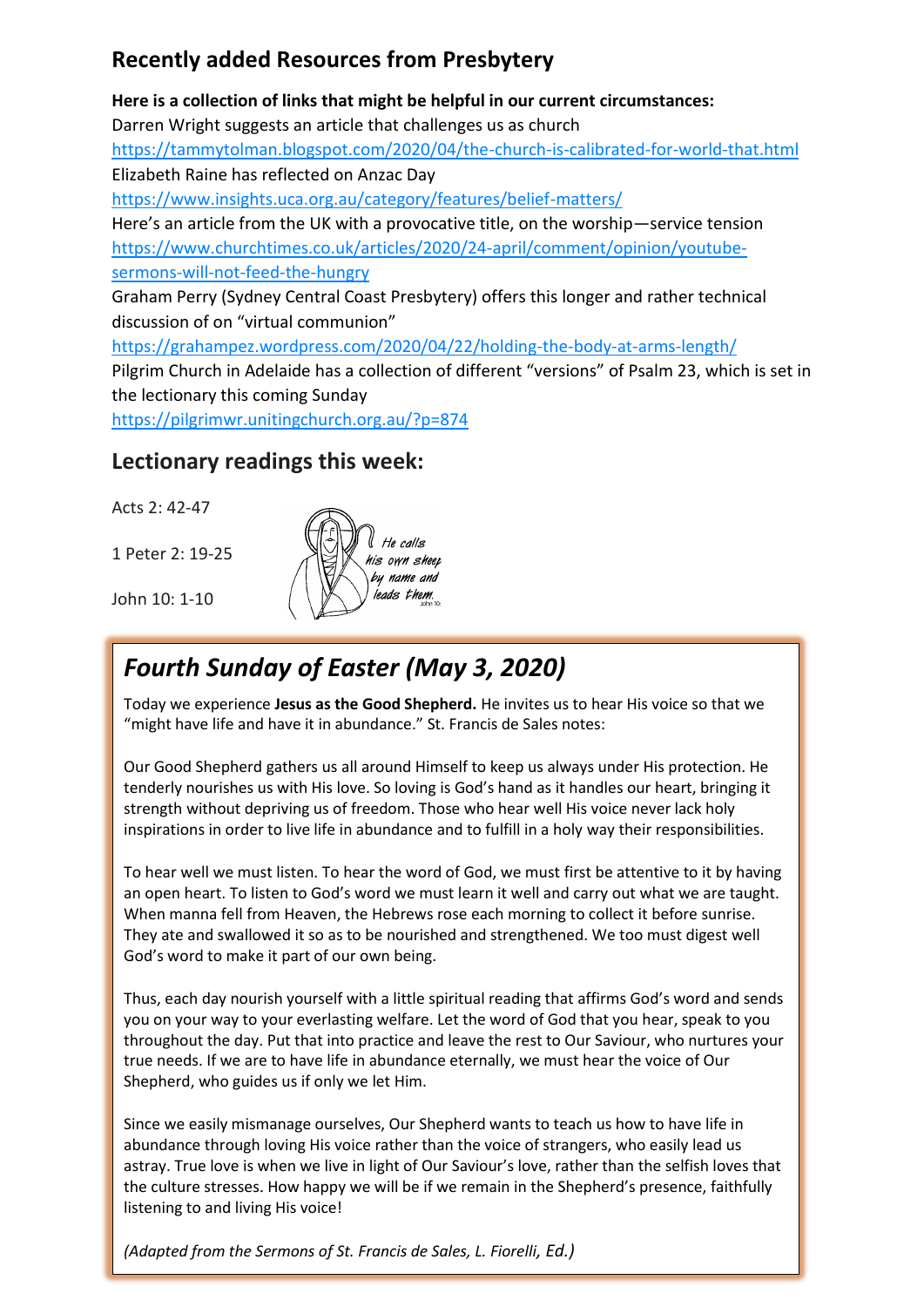

# **Trust the Good Shepherd**

Several years ago there was a television quiz show called "Who Do You Trust?" I seem to remember that it had to do with deciding whose answers to questions the contestant trusted most.

Trust, particularly for public figures and institutions - churches included - seems to be at a low point. Such mistrust seeps through to one and all. Facing such a situation, we draw the wagons closer and closer, turning more and more inward. Perhaps, we think, only my immediate family can be trusted. Maybe only I can be trusted. What a pinched and lonely world we are creating for ourselves.

Good Shepherd Sunday, the Fourth Sunday of Easter, reminds us that there is one who can be trusted in every situation - Jesus of Nazareth. Psalm 23, which is read and sung on this Sunday, describes the care of the shepherd. Quiet waters and green pastures are provided for the sheep - a virtual banquet of satisfaction.

The Gospel reading from John 10, however, takes a different approach. It describes the way that phony and treacherous bandits try to tear the flock away from its true shepherd. Jesus says, "Very truly, I tell you, anyone who does not enter the sheepfold by the gate but climbs in by another way is a thief and a bandit" **(John 10:1).**

In Jesus' time, sheep pens were walled enclosures where the sheep were kept overnight. When morning came, each shepherd would call for his or her own sheep to come out of the pen, then lead them to pasture. The sheep would follow the one voice they knew. But thieves showed up and yelled out for any of the flock to follow them - not to pasture - but to slaughter. What a scene of chaos it must have been. The true shepherd said the name of each sheep, one by one, while the thief tried to steal them.

These verses remind us to expect and recognize danger and deception. It only takes one sheep to create pandemonium: bolting after the wrong shepherd, trusting the wrong voice, following the wrong leader. Only one voice can be trusted.

Who do you trust? Where can you find life and find it more abundantly? Only one can be called the good shepherd: the one who lays down his life for the sheep. This is the criterion for trust. In this world of competing loyalties, there is one steady, unchanging, invincible word that comes to us and steadies us. It is a word of love - a broad and deep love that knows us by name.

This is the voice spoken over us at our baptism. This voice speaks of love and acceptance, just as we are. This voice calls us to trust in the one who is the centre of our life together, the one who broke the grip of death and now lives among us by his word and through his Spirit. Our faith points to the one who is the way, and the truth, and the life. We can trust him.

In Jesus, the fullness of God has come to dwell among us - crucified and risen, our judge and our hope. He is the one we can trust, the one who will not let us down. Jesus is the one to